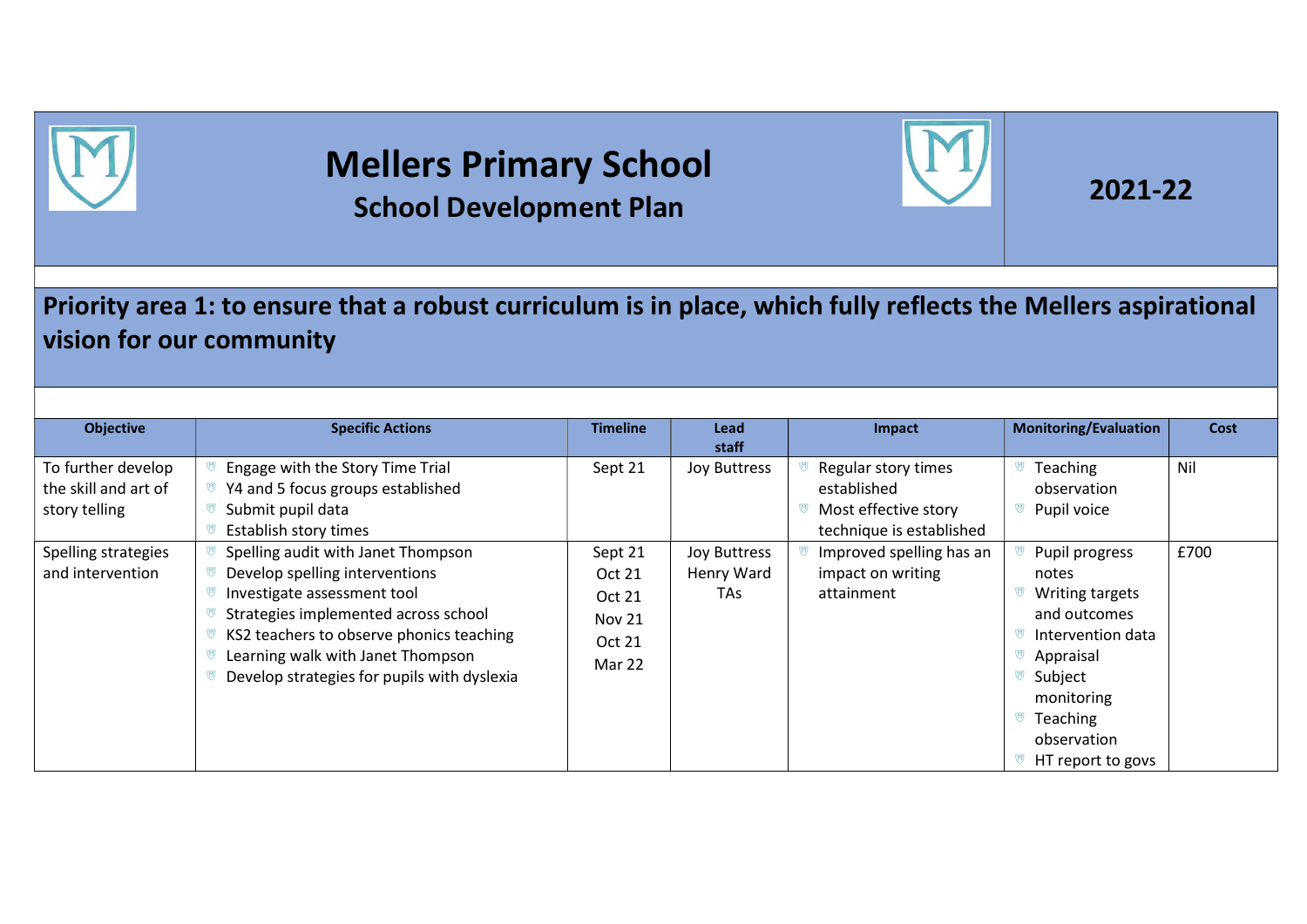| To further develop<br>performing arts                                        | <b>Application for Artsmark Gold</b><br>Engage with Playhouse Partnership<br>v<br>Establish clubs at school for talented pupils ·<br>v<br>Further develop links with music, athletics,<br>football, art groups, Carlton TV workshop<br>Monitor impact of Playhouse Partnership<br>ভ                                | May 22<br>Sept 21<br>Sept 21<br><b>Jun 22</b>                          | Nathan<br>Walters<br>Joe<br>Nottingham<br>Lila Bird<br>Aurelie<br>Guinard | Performing arts become<br>embedded within the<br>curriculum<br>ভ<br>Opportunities for<br>children to communicate<br>learning, their thoughts<br>and feelings effectively.<br>High quality plays, choir,<br>assemblies, etc. reflect<br>high aspirations and<br>expectations.<br>Talented pupils access a<br>range of quality clubs<br>outside school.<br>Reputation as a school is<br>⋓<br>enhanced. | Curriculum<br>ভ<br>monitoring<br>Track numbers of<br>pupils attending<br>these clubs .<br>Feedback from<br>ឃ<br>out of school<br>providers<br>Feedback from<br>ভ<br>families, current<br>and leavers | £2,000 |
|------------------------------------------------------------------------------|--------------------------------------------------------------------------------------------------------------------------------------------------------------------------------------------------------------------------------------------------------------------------------------------------------------------|------------------------------------------------------------------------|---------------------------------------------------------------------------|------------------------------------------------------------------------------------------------------------------------------------------------------------------------------------------------------------------------------------------------------------------------------------------------------------------------------------------------------------------------------------------------------|------------------------------------------------------------------------------------------------------------------------------------------------------------------------------------------------------|--------|
| To further develop<br>oracy                                                  | Further embed oracy activities through<br>⋓<br>engagement with Voice 21<br>Utilise oracy activities such as speech making<br>and debating linked to reading (Voice 21 and<br>Early Years' Talk and Play project)<br>Hold debating festival<br>ভ<br>ভ<br>Share resources from Voice 21                              | <b>Nov 21</b><br><b>Jan 21</b><br><b>Jul 22</b><br>Ongoing             | Lila Bird                                                                 | Oracy firmly embedded<br>U<br>in all areas of the<br>curriculum<br>confidently<br>ឃ<br>Children<br>expressing their views<br>and opinions                                                                                                                                                                                                                                                            | Pupil voice<br><b>Debating festival</b><br><sup>₩</sup> Learning walk                                                                                                                                | £2000  |
| To further improve<br>the quality of<br>writing for all pupils<br>at Mellers | ভ<br>Audit of writing throughout school<br><sup>₩</sup> Network meetings<br>Moderation within school and with a wider<br>ভ<br>moderation group of outstanding schools<br>Establish realistic and aspirational writing<br>targets<br>Audit current writing interventions<br>ভ<br>Staff meetings to develop practice | Oct 21<br>Termly<br>spring and<br>summer<br>Oct 21<br>Oct 21<br>Spring | <b>Joy Buttress</b>                                                       | Teaching good or better<br>across school.<br>High quality outcomes in<br>⋓<br>children's books.<br>Most pupils make<br>ভ<br>accelerated progress,<br>increasing the number of<br>pupils achieving age-<br>related expectations                                                                                                                                                                       | Teaching<br>⋓<br>observation<br>Coaching notes<br>ভ<br>and outcomes<br>Observations<br>ভ<br>Coach, mentor<br>Work scrutiny<br>Planning audit<br>Pupil progress<br>meetings                           | Nil    |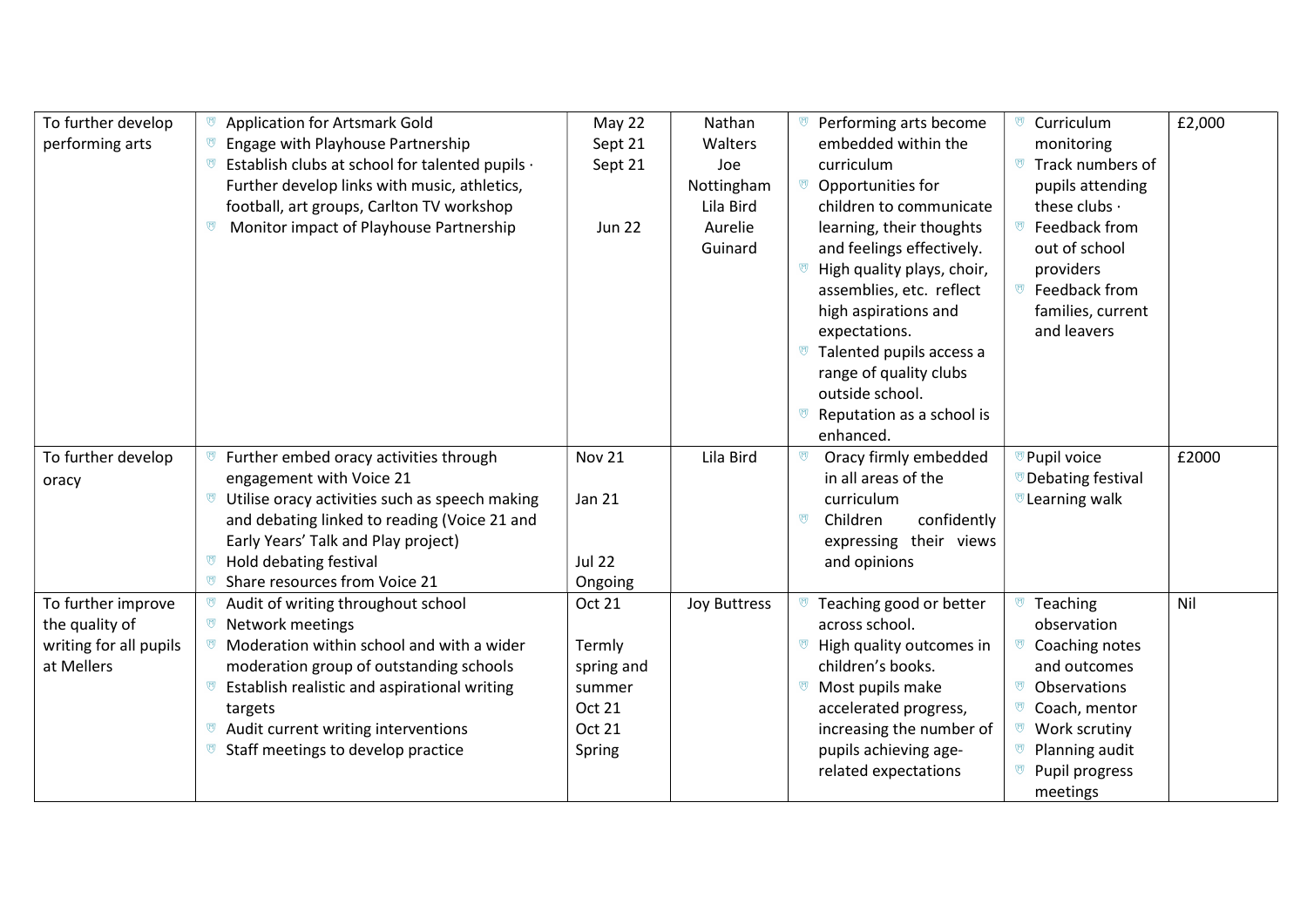|                                       |                                                                                                                                                                                                                                                                                                                                                                                                                                                                                                                                                                                                                                                                                                    |                                                                                      |                                                                                                                            |                                                                                                                                                                                                                                                                                                                                                                                                                       | <sup>₩</sup> HT report to                                                                                                                          |        |
|---------------------------------------|----------------------------------------------------------------------------------------------------------------------------------------------------------------------------------------------------------------------------------------------------------------------------------------------------------------------------------------------------------------------------------------------------------------------------------------------------------------------------------------------------------------------------------------------------------------------------------------------------------------------------------------------------------------------------------------------------|--------------------------------------------------------------------------------------|----------------------------------------------------------------------------------------------------------------------------|-----------------------------------------------------------------------------------------------------------------------------------------------------------------------------------------------------------------------------------------------------------------------------------------------------------------------------------------------------------------------------------------------------------------------|----------------------------------------------------------------------------------------------------------------------------------------------------|--------|
|                                       |                                                                                                                                                                                                                                                                                                                                                                                                                                                                                                                                                                                                                                                                                                    |                                                                                      |                                                                                                                            |                                                                                                                                                                                                                                                                                                                                                                                                                       | governors                                                                                                                                          |        |
|                                       |                                                                                                                                                                                                                                                                                                                                                                                                                                                                                                                                                                                                                                                                                                    |                                                                                      |                                                                                                                            |                                                                                                                                                                                                                                                                                                                                                                                                                       | $\mathbb{R}$ LL gap analysis                                                                                                                       |        |
| To update<br>assessment<br>leadership | Engagement with Nottingham Schools' Trust<br>assessment network training<br>Coaching for new assessment leads, with<br>ভ<br>transition training<br>Cascade key information to curriculum leader<br>and subject leads<br>Identify key strategies from NST curriculum<br>ভ<br>that complement Mellers curriculum<br>Support for subject leads with age-related<br>expectations for their subject<br>Subject leads to identify examples of age-<br>ឃ<br>related achievement for their subject, linked to<br>skills ladder<br>Identify gaps in provision and practice for<br>further support<br>Communication of data analysis / information<br>to all audiences<br>Streamline pupil progress meetings | Termly<br>Fortnightly<br>Fortnightly<br>By autumn<br>2<br>Half termly<br>Half termly | Lorna<br>Dermody<br>Jo Kervick<br>Martin<br>McKeefry<br>Laura Patel<br>Krissie Martin<br>Lauren Marks<br>Grace<br>Atherton | Assessment leadership is<br>smoothly transferred<br>from deputy<br>headteacher to two<br>subject leaders.<br><sup>₩</sup> Roles and responsibilities<br>are clearly defined and<br>shared.<br>ভ<br><b>Assessment leaders</b><br>ensure other leaders are<br>clear on what it is age<br>related in each subject.<br>Data is then accurate,<br>moderated, reported and<br>shared to different<br>audiences effectively. | Subject<br>monitoring<br>ভ<br>Assessment<br>documents<br>ভ<br>pupil progress<br>meetings<br><sup>₩</sup> Data reports<br>HT report to<br>governors | £4,000 |
| Early Years                           | Embed the reading spine into the new<br>ভ                                                                                                                                                                                                                                                                                                                                                                                                                                                                                                                                                                                                                                                          | Oct 21                                                                               | Grace                                                                                                                      | Story time sessions are                                                                                                                                                                                                                                                                                                                                                                                               | Monitoring                                                                                                                                         | Nil    |
| Develop children's                    | curriculum                                                                                                                                                                                                                                                                                                                                                                                                                                                                                                                                                                                                                                                                                         | July 22                                                                              | Atherton                                                                                                                   | planned and resourced                                                                                                                                                                                                                                                                                                                                                                                                 | $\mathbb{F}$ Learning walks                                                                                                                        |        |
| communication and                     |                                                                                                                                                                                                                                                                                                                                                                                                                                                                                                                                                                                                                                                                                                    |                                                                                      | <b>Wendy Towle</b>                                                                                                         | and provide                                                                                                                                                                                                                                                                                                                                                                                                           |                                                                                                                                                    |        |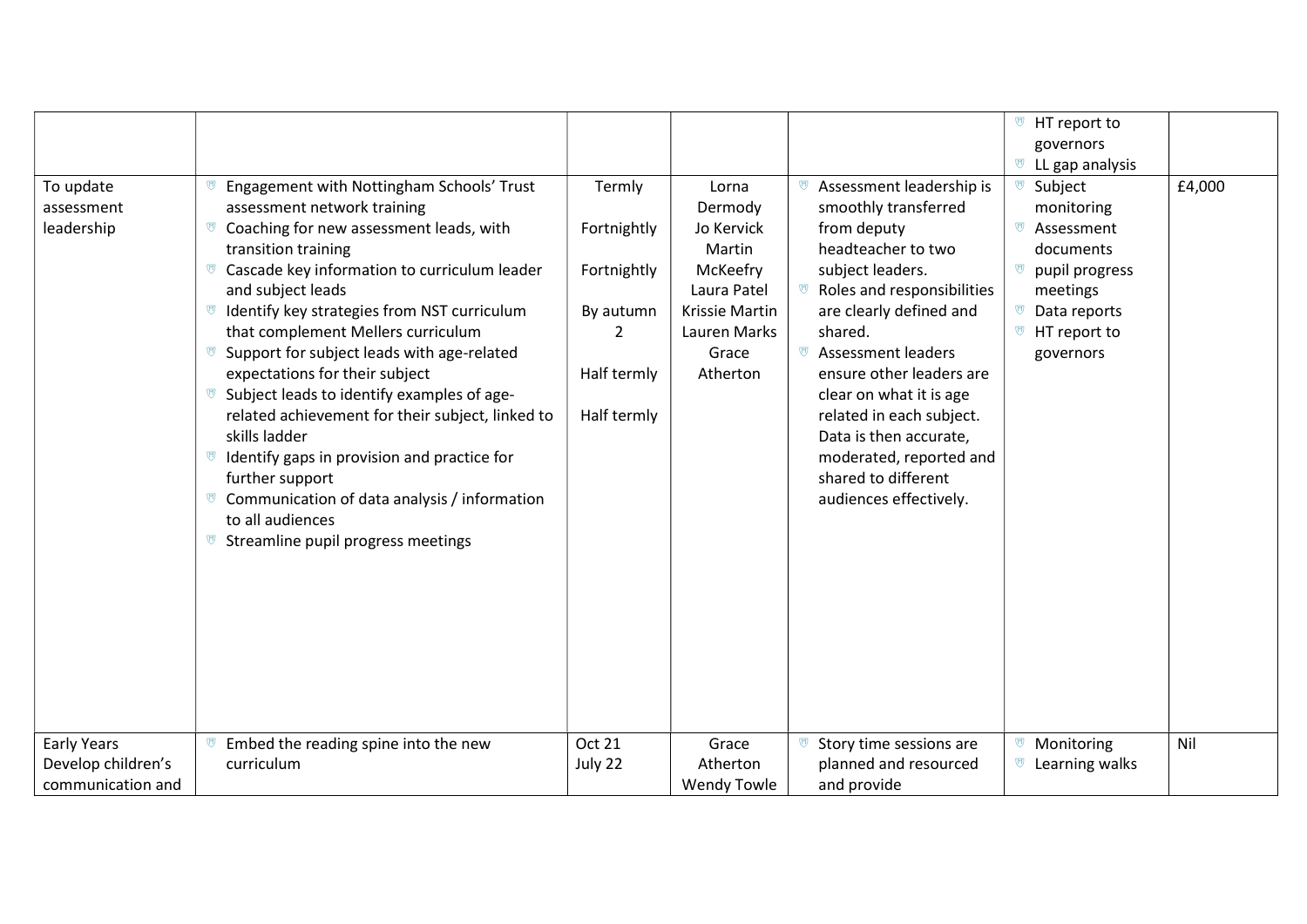| language skills      | Ensure that children are immersed in a range of    | Freya Dean    | opportunities to retell   | Environment     |
|----------------------|----------------------------------------------------|---------------|---------------------------|-----------------|
| through storytelling | text types and genres weekly                       | Kiran Dhanjal | and perform stories       | walks           |
| and performance      | Provide opportunities for re-enacting,             |               | children enjoy.           | Lesson          |
|                      | storytelling and performance in continuous         |               | Continuous provision will | observations    |
|                      | provision                                          |               | reflect the breadth of    | Planning audits |
|                      | Plan a sequence of story time lessons which        |               | texts children are        |                 |
|                      | build up to children being able to retell familiar |               | exposed to.               |                 |
|                      | stories                                            |               | Children's                |                 |
|                      |                                                    |               | communication and         |                 |
|                      |                                                    |               | language levels improve.  |                 |

Priority area 2: to incorporate the Nottingham City Focus Provision for deaf pupils and Nottingham Nursery School and Training Centre, aligning staff, children and the provisions into the Mellers Way, including the curriculum, behaviour and catch up provision

| <b>Objective</b>  |   | <b>Specific Actions</b>                        | <b>Timeline</b> | Lead                | Impact                    | <b>Monitoring/Evaluation</b> | Cost |
|-------------------|---|------------------------------------------------|-----------------|---------------------|---------------------------|------------------------------|------|
|                   |   |                                                |                 | staff               |                           |                              |      |
| To improve and    | ভ | Team building activities                       | Sept 21         | <b>SLT</b>          | Deaf pupils feel          | Feedback from                | £800 |
| embed deaf        |   | Deaf awareness training                        | Sept 21         | <b>Trent Bridge</b> | confident and safe        | <b>CPD</b>                   |      |
| awareness amongst |   | Shared planning meetings                       |                 | class               | All pupils learn to sign  | Staff meeting                |      |
| Mellers team      |   | Appraisal targets include deaf awareness for   | Oct 21          |                     | Staff members learn to    | outcomes                     |      |
|                   |   | everyone                                       |                 |                     | sign                      | Appraisal                    |      |
|                   |   | Induction for new staff                        | Oct 21          |                     | Teachers of the Deaf are  | Induction                    |      |
|                   |   | <b>BSL training</b>                            | Sept 21         |                     | fully integrated into the | meeting                      |      |
|                   |   | Mellers teacher joining the Focus Provision    | Sept 21         |                     | staff team                | outcomes                     |      |
|                   |   | Families and communication                     |                 |                     |                           | Monitoring of                |      |
|                   |   | Office team do new Mellers admission forms     | Sept 21         |                     |                           | plans and                    |      |
|                   |   | for deaf pupils                                |                 |                     |                           | timetables                   |      |
|                   |   | Structured conversations with families of deaf | Sep-Nov         |                     |                           |                              |      |
|                   |   | pupils                                         | 21              |                     |                           |                              |      |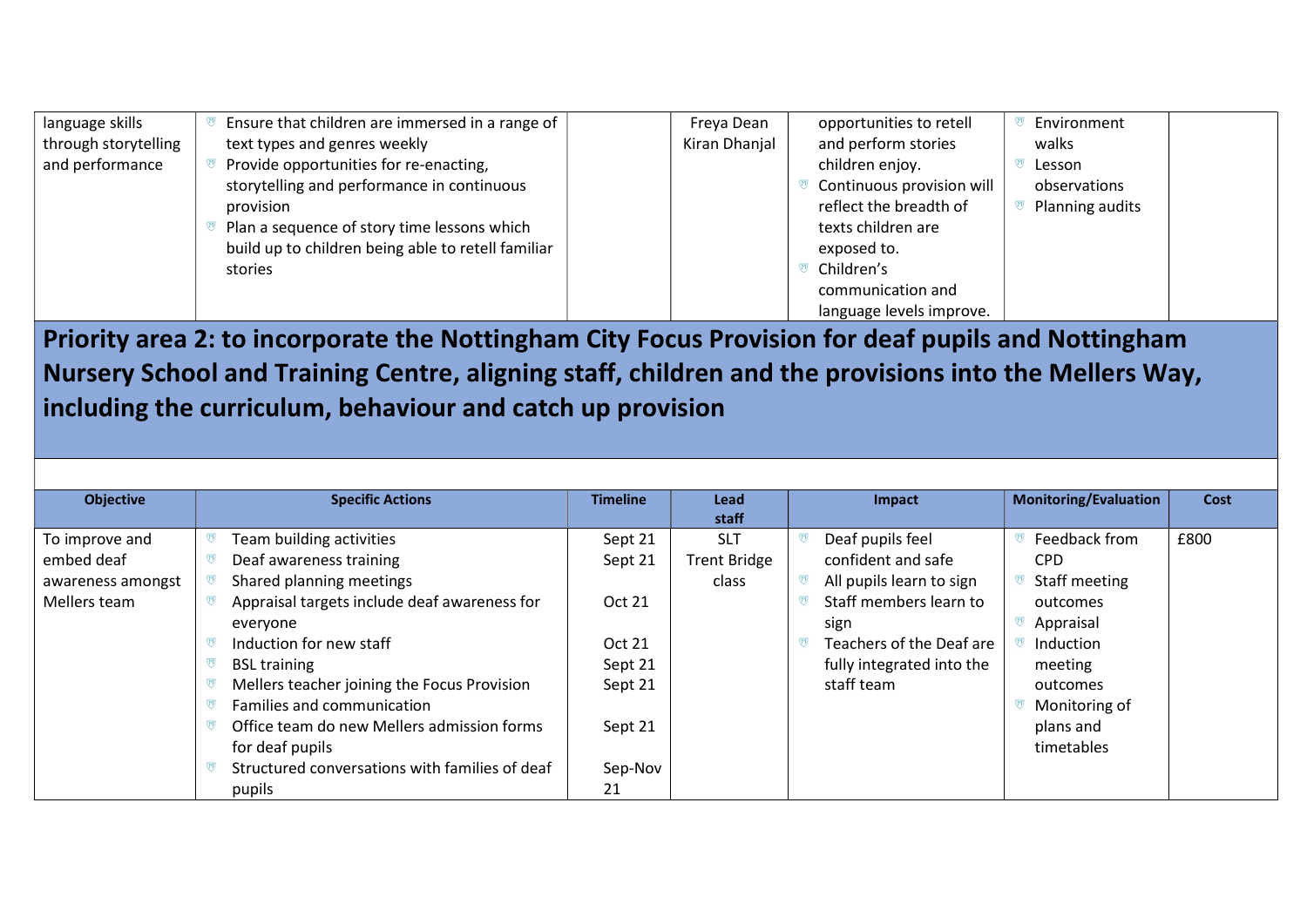| To ensure that all<br>new staff members<br>know and<br>understand The<br>Mellers Way  | Induction for new staff<br>Team building at Bestwood Park<br>ভ<br>Regular review of school policies and protocols<br>ভ<br>Recap agreed actions throughout the year<br>ர<br><b>Review staff Code of Conduct</b><br>ভ                    | <b>Oct 21</b><br>Sept 21<br>Sept 21<br>Sept 21       | <b>SLT</b>                                                                   | High aspirations for all<br>and no glass ceilings<br>means that staff<br>members and pupils alike<br>can learn, progress and<br>achieve.<br><sup>7</sup> Equal opportunities are<br>fiercely promoted by all                                                                                                                    | Staff and pupil<br>feedback and<br>surveys<br>Govs pupil and<br>curriculum<br>committee                            | See above<br>£800 for<br>team<br>building  |
|---------------------------------------------------------------------------------------|----------------------------------------------------------------------------------------------------------------------------------------------------------------------------------------------------------------------------------------|------------------------------------------------------|------------------------------------------------------------------------------|---------------------------------------------------------------------------------------------------------------------------------------------------------------------------------------------------------------------------------------------------------------------------------------------------------------------------------|--------------------------------------------------------------------------------------------------------------------|--------------------------------------------|
| To prioritise the new<br>build for the Focus<br>Provision                             | Enhance temporary accommodation<br>Ø<br>Build 'garden room'<br>Liaise with builders re timelines, plans<br>ভ<br>Expedite the construction of the permanent<br>ভ<br>classrooms, linked to the KS2 building<br>Opening of new classrooms | Sept 21<br><b>Nov 21</b><br>June 21                  | Amanda<br>Dawson<br>Lou Burrows<br>Jo Trais                                  | Extension to the KS2<br>⋓<br>building is completed,<br>providing a permanent<br>base for provision.<br>$\mathbb{R}$ The space meets the<br>needs of the learning<br>community and space is<br>utilised effectively.                                                                                                             | <sup>₩</sup> HT report to<br>governors<br><sup>77</sup> Chair of Govs and<br>associate<br>governor lobby<br>the LA | Nil                                        |
| To federate with<br><b>Nottingham Nursery</b><br><b>School and Training</b><br>Centre | Consultation with parents and stakeholders<br>ভ<br>Shadow governing body established<br>Due diligence exercise<br>Timeline established<br>ভ<br>ប Create shared vision and leadership principles                                        | <b>Nov 21</b><br>Sept 21<br><b>Nov 21</b><br>Sept 21 | Amanda<br>Dawson<br>Laura Patel<br>Identified<br>governors /<br>subcommittee | The link between Mellers<br>ভ<br>and Nottingham Nursery<br>is formalised. The<br>process adheres to the<br>Local Authority timeline,<br>completing the process<br>this academic year.<br><b><i>v</i></b> Leadership vision<br>successfully merges both<br>settings' key principles.<br>Roles and responsibilities<br>are clear. | Minutes from<br>meetings, governing<br>body, shadow<br>governing body and<br>committees                            | Nil                                        |
| Catch up provision                                                                    | Further develop interventions that are<br>⋓<br>responsive to individual needs                                                                                                                                                          | Sept 21<br>Sept 21                                   | <b>Joy Buttress</b><br>Lorna<br>Dermody                                      | Disadvantaged pupils<br>make accelerated<br>progress                                                                                                                                                                                                                                                                            | Intervention<br>ভ<br>observation                                                                                   | Additional<br>staffing costs<br>related to |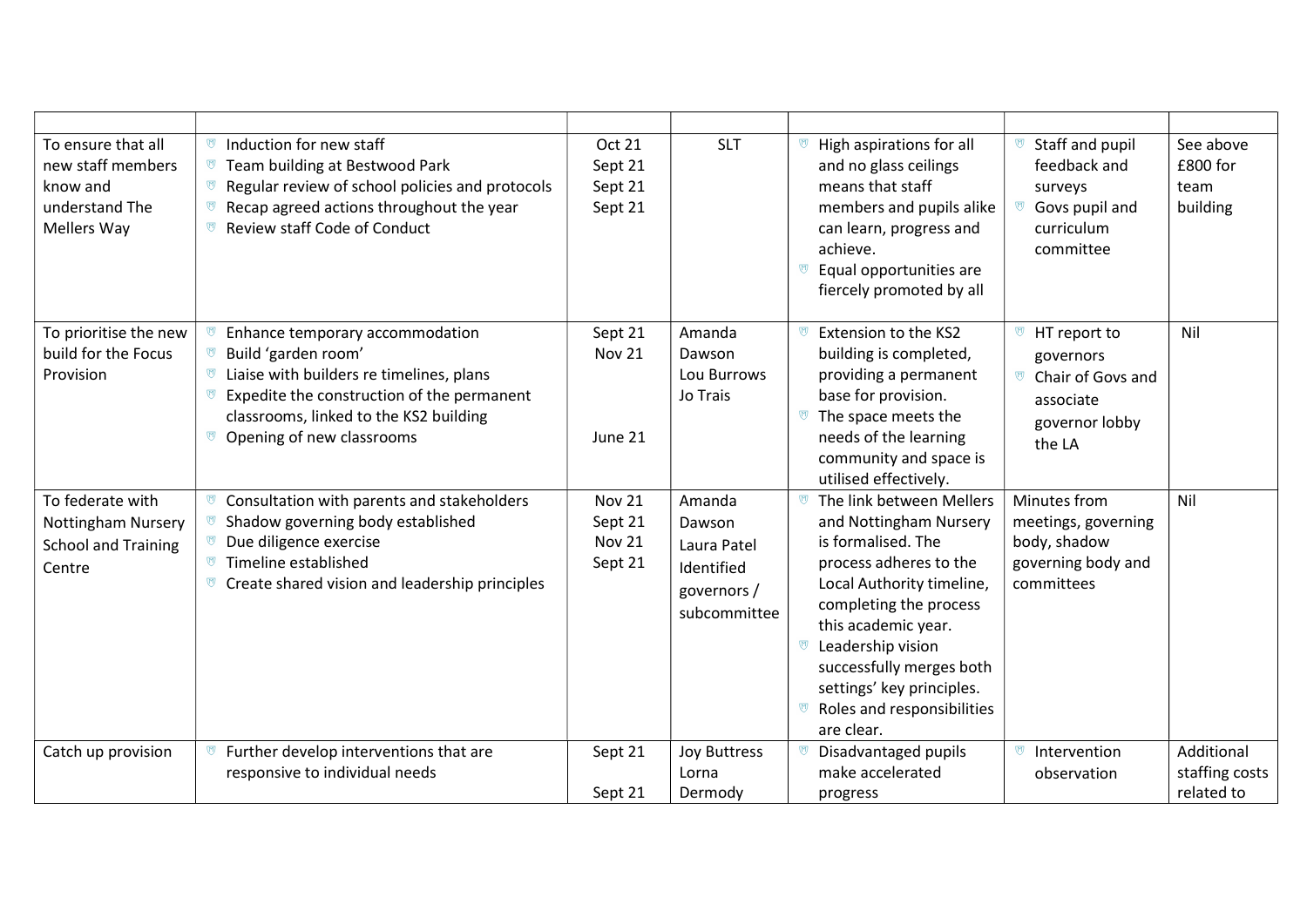|                            | Use the intervention tracking document to<br>measure the impact of interventions<br>Plan for blended learning if appropriate                                                                                                                                                    | Sept 21                                 |                                               | Key groups make<br>expected progress or<br>better<br>Boys' progress improves                      | Monitoring of<br>intervention<br>tracking<br>Pupil progress<br>meetings<br>Assessment data | catch up<br>funding |
|----------------------------|---------------------------------------------------------------------------------------------------------------------------------------------------------------------------------------------------------------------------------------------------------------------------------|-----------------------------------------|-----------------------------------------------|---------------------------------------------------------------------------------------------------|--------------------------------------------------------------------------------------------|---------------------|
| Behaviour and<br>attitudes | Review behaviour policy with all staff<br>Ensure behaviour policy reflects needs of deaf<br>pupils<br>Recap principles of FED<br>Induction for all new staff                                                                                                                    | Sept 21<br>Sept 21                      | Amanda<br>Dawson<br><b>SLT</b><br>Fiona Moore | Behaviour policy is<br>agreed by all and aligned<br>to the needs of the deaf<br>pupils            | Governing body<br>minutes<br>Pupil surveys                                                 | Nil                 |
| Governance                 | Establish governors' monitoring plan<br>Former teacher of the deaf to become an<br>associate governor at Mellers<br>Establish governors' working group for<br>Nottingham Nursery federation<br>Ensure that link governors are allocated to key<br>school development priorities | Sept 21<br>July 21<br>Oct 21<br>Sept 21 | Lesley Lyon<br>Governing<br>Body              | Governance is effective<br>and aligned to the school<br>development plan and<br>school priorities | Governing body<br>meeting minutes<br>Governing body<br>development<br>meetings             | Nil                 |

Priority area 3: to ensure that every member of the Mellers community is aiming to be 'the best that they can be' within a culture which is positive, happy and respectful

| <b>Objective</b>     | <b>Specific Actions</b>               | <b>Timeline</b> | Lead<br>staff | Impact                    | Monitoring/Evaluation   Cost |      |
|----------------------|---------------------------------------|-----------------|---------------|---------------------------|------------------------------|------|
| To establish a clear | Staff meeting to establish groups and | Sept 21         | Henry Ward    | Supervision for all staff | Staff survey                 | £650 |
| structure and        | facilitators                          |                 | Kiran Dhanjal | members is established    | measuring before             |      |
| protocol for         | Timetable/ schedule                   | <b>Oct 21</b>   |               | to support well-being.    | and after                    |      |
| supervision          | Clear purpose and confidentiality     |                 |               | Staff members take the    | attitudes                    |      |
|                      | Support and signposting               |                 |               | opportunity to raise the  | Governing body               |      |
|                      | Review and evaluation                 | June 21         |               | things that are on their  | minutes                      |      |
|                      |                                       |                 |               | mind however big or       | Appraisal target             |      |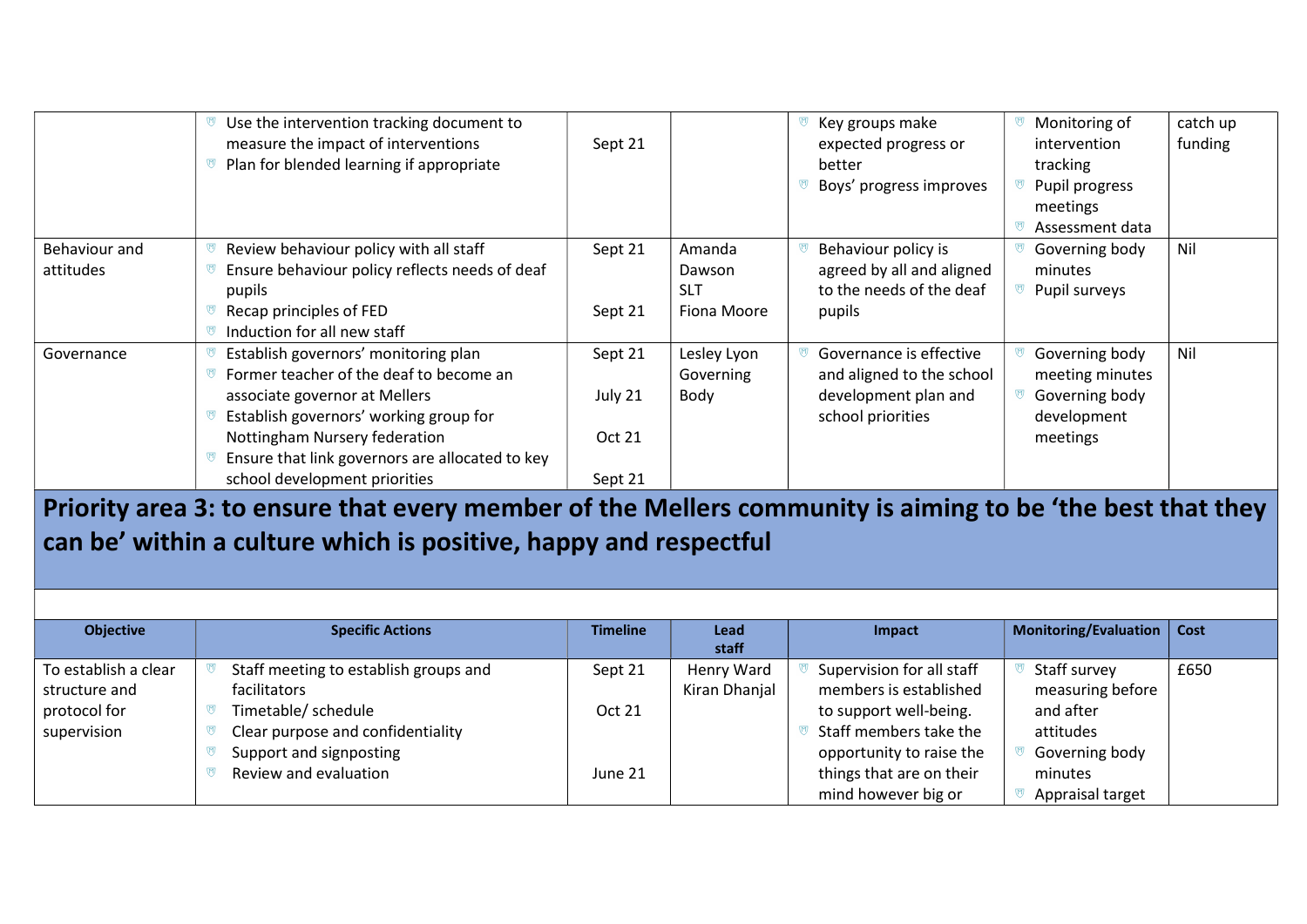|                                                                                                 |                                                                                                                                                                                                                                                                                                                                                                                                                                                                                       |                                                                                      |                                          | small. Confidentiality and<br>kindness are valued and                                                                                                                                                                                                                                                                                                                       |                                                                                                                                                                                                         |                  |
|-------------------------------------------------------------------------------------------------|---------------------------------------------------------------------------------------------------------------------------------------------------------------------------------------------------------------------------------------------------------------------------------------------------------------------------------------------------------------------------------------------------------------------------------------------------------------------------------------|--------------------------------------------------------------------------------------|------------------------------------------|-----------------------------------------------------------------------------------------------------------------------------------------------------------------------------------------------------------------------------------------------------------------------------------------------------------------------------------------------------------------------------|---------------------------------------------------------------------------------------------------------------------------------------------------------------------------------------------------------|------------------|
| To refine<br>safeguarding<br>procedures                                                         | New software introduced: My Concern<br>ভ<br>My Concern training for all staff<br>ভ<br>Andrew Hall safeguarding training for all staff,<br>safeguarding team, governors<br>Induction for new staff<br>ভ<br>ভ<br>Use my concern and review implementation in<br>team meetings<br>Use Andrew Hall newsletters for<br>ভ<br>training/discussion points in safeguarding team<br>meetings<br>Streamline safeguarding team meetings for<br>ভ<br>updates and next steps<br>ভ<br>RAG rate cases | Sept 21<br>Sept 21<br>Sept 21<br>Oct 21<br>Sept 21<br><b>Nov 21</b><br><b>Oct 21</b> | Amanda<br>Dawson<br>Safeguarding<br>team | elevated.<br>Safeguarding maintains<br>its high quality and rigour<br>but the workload is<br>managed more<br>effectively.<br>Meetings share key<br>ভ<br>information but move<br>from operational to<br>developmental.<br>Professional<br>U<br>development is high<br>quality, resulting in<br>clearly written concerns,<br>swift action and better<br>outcomes for children | Safeguarding<br>minutes and<br>records<br><sup>™</sup> My concern<br>records<br>Feedback from<br>ভ<br>agencies and<br>families<br>ভ<br>Governor<br>monitoring<br><sup>₩</sup> HT report to<br>governors | £2,000<br>£3,000 |
| To support families<br>through the<br>challenges<br>presented by COVID<br>and political climate | Offer counselling to parents<br>ভ<br>Place2Be sessions offered to pupils in need<br>ভ<br>ভ<br>Open communication, ear to the ground,<br>noticing<br>Communication with agencies/networks for<br>further support<br>Ensure Mellers is a safe space<br>ভ<br>Teacher assessment and feedback on<br>ভ<br>personal, social and emotional needs of<br>children                                                                                                                              | Sept 21<br>Sept 21<br><b>Dec 21</b><br>March 22<br>July 22                           | Amanda<br>Dawson<br>safeguarding<br>team | and families.<br>The challenges faced by<br>our community are<br>recognised. Mellers is a<br>safe place to seek advice<br>and support with fear of<br>judgement or<br>retribution.<br>Actions are taken to<br>meet the needs of<br>families beyond learning.                                                                                                                | Feedback from<br>agencies and<br>families<br>HT report to<br>governors<br>Safeguarding<br>records                                                                                                       | Nil              |
| To further develop<br>the staff wellbeing<br>team                                               | Opportunities for wellbeing, in and out of<br>school<br>Team building activities<br>ভ<br>Supervision established                                                                                                                                                                                                                                                                                                                                                                      | Sept 21<br>Sept 21<br>July 21                                                        | Henry Ward<br>Kiran Dhanjal              | Members of staff feel<br>listened to and<br>supported, and their                                                                                                                                                                                                                                                                                                            | Feedback from<br>staff members<br><sup>™</sup> Evaluation from<br>well-being team                                                                                                                       | £1,000           |